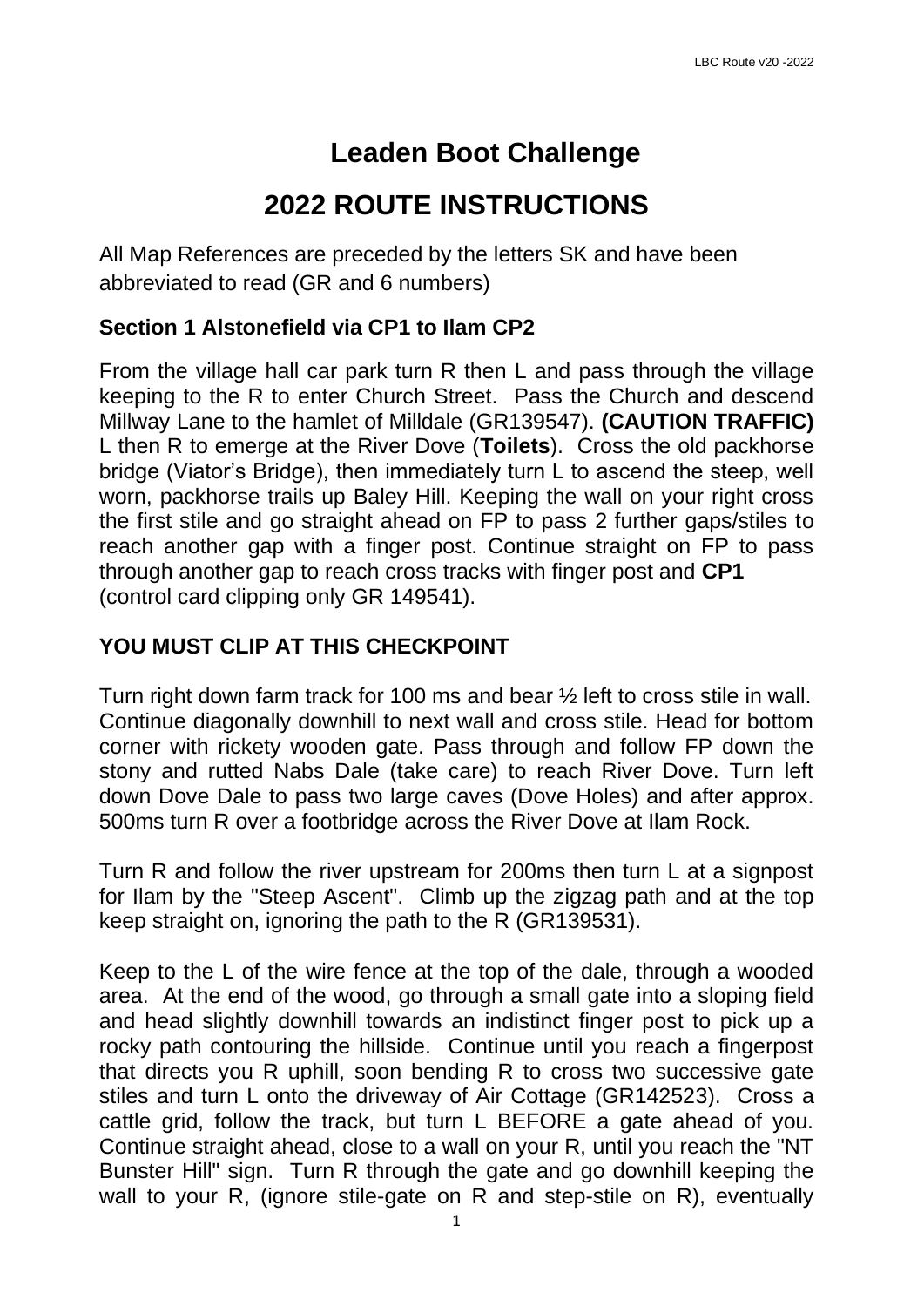joining a farm track and passing a large pond on your R. At a T-junction of tracks go directly downhill to a stile at the road **(CAUTION TRAFFIC) i**nto Ilam. Turn R and then R again at the Ilam memorial cross. After 100ms, where the road curves R, go straight on towards Ilam Hall, but almost immediately turn L on the track to the church (GR133507). The track curves R to a metal stile. Pass to the R of the church, and go up to the Hall, turning L in front of the Hall to **CP2** (GR132506). **Toilets** are available at the visitor centre.

### **Section 2 Ilam (CP2) to Calton (Slade House – CP3)**

From **CP2** go down steps that lead to the River Manifold, and turn R (river on your L) and follow Paradise Walk for ½ mile by the river. Eventually, pass through a gate and almost immediately turn L over a footbridge. Follow CB310˚to a stile, then CB340˚, which takes you over several fields to emerge at Rushley (GR124515).

Turn L on the road and, where it turns sharp R, **go straight on** between farm buildings. Just after a bend to the L take the footpath on R through 2 small gates. Keep the wire fence to your L. After 150ms go over a stile to enter Musden Wood. Follow the path in the valley bottom for over 1½ miles keeping to the R of the fence and later, a broken wall. When you first see the houses of Calton ahead go over one field in that direction and through a gate stile where you turn R on a soft farm track, keeping L of the wall and then turn R with the wall. Keep to the L of the wall up the long incline to the top of the field, then join a farm track and go through a wooden gate. Continue towards a holiday complex (Slade House). Go through a squeeze stile to **CP3** (GR107510).

### **Section 3 Slade House (CP3) to Grindon (CP4)**

From the checkpoint, go over a small cattle grid and **immediately turn R** to pass behind renovated building (holiday lets) then bear R along a wall, then L through 2 squeeze stiles. Continue ahead with fine views of Thorpe Cloud to your R, keeping close to the broken wall on your R, to reach a wall with 3 gates. Take the stile next to the centre one and enter an enclosed track (GR110513).

After 100ms branch off to the L (initially CB11˚) to the L of a hollow in the ground. Head towards a solitary tree and take the stile 50ms downhill to the left of the tree and then continue to the R of a small copse. The hamlet of Throwley and ruins of Old Throwley Hall come into view. Head directly towards the buildings and turn L onto the road and over a cattle grid. Follow the road through farm buildings and round to the L. On the bend, look for a footpath sign on the R and go through a gate stile into a small copse and exit at another gate (GR110526).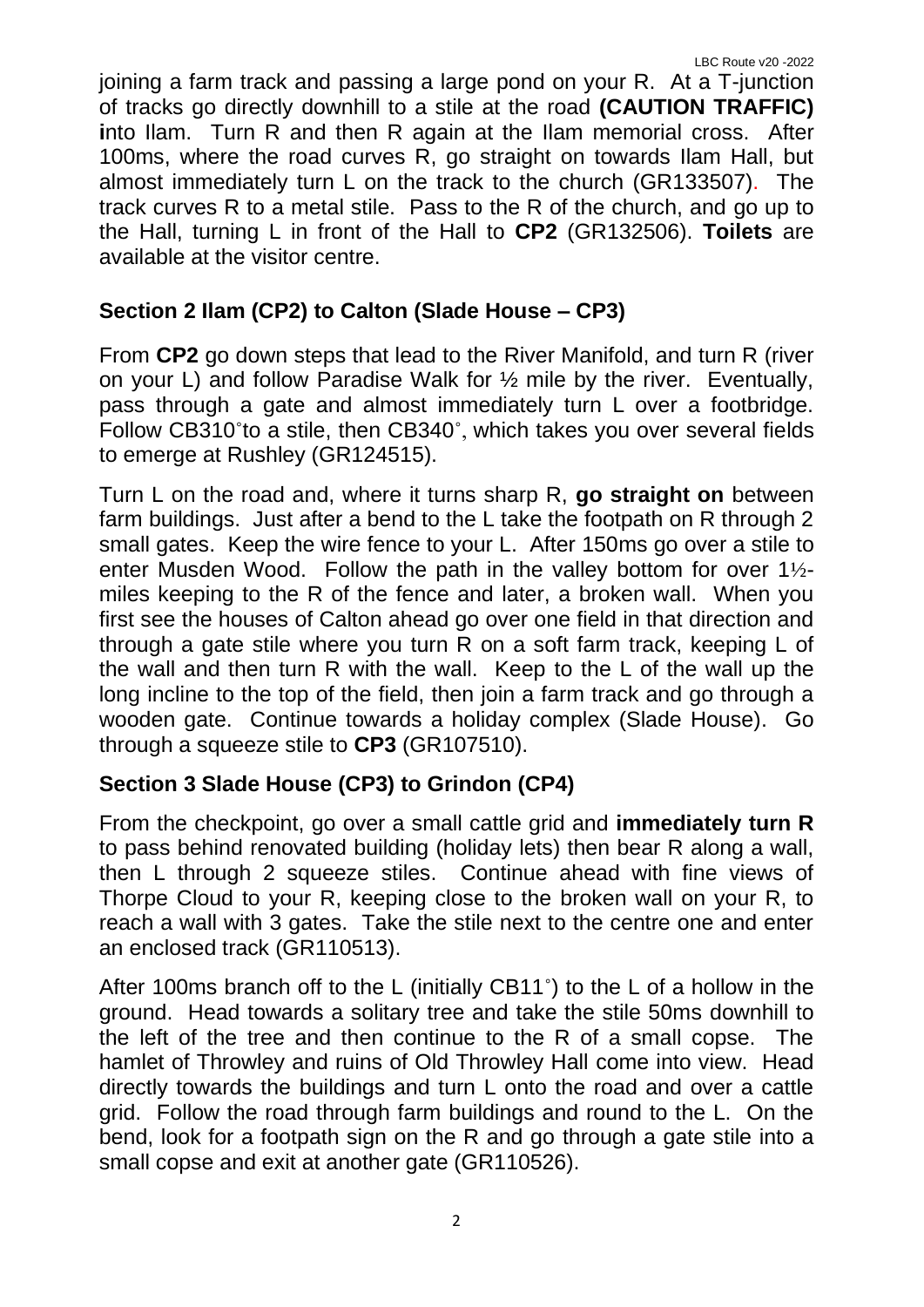Head towards a stonewall corner (CB330˚) to join a rough farmer's track to a wooden gate. Go through the gate and head towards a cliff face in the distance (Beeston Tor – CB352˚). Go through a double gate by a footpath sign and follow a clear vehicle track soon passing to the L of an old stone barn. Continue downhill on this track for about 1200ms, through a metal gate and passing Beeston Tor Farm on the R, to join another track and cross a bridge. Carry straight on for 650ms, parallel with the Manifold Cycle Trail on your L, to a road bridge. Turn sharp L over a stile, soon to pass an information sign. Walk straight up hill to a metal gate on the horizon. Cross a stile and continue with a wire fence on your L to pass to the R of Weag's Barn and out onto the road. Turn L to a sharp R bend in the road (GR098539).

Follow the road uphill and after 100ms turn L onto a footpath keeping a wall to your L. Go through a gate-stile and, at the bottom of the hill, go through a gate and turn R, keeping the wall/fence on your R. Proceed through a field gate to a small wooden gate ahead. Now, head for Grindon Church spire, just visible ahead. Go through 6 fields in the same direction, passing to the L of some farm buildings. Emerge onto a track and turn L. Go straight ahead (possibly around loose metal barriers at a farm) onto a narrower, often muddy path. Turn R at a T-junction of paths, then L at the road **(CAUTION TRAFFIC)** for approximately 80ms to **CP4,** Grindon Village Hall (GR087543). Toilets available.

### **Section 4 Grindon (CP4) to Ecton (CP5)**

Continue past the village hall **(CAUTION TRAFFIC)** and turn R at the junction ahead. After around 150ms take the R turn then keep L (road sign 'dead end'). The road bends R to pass church on the R and continue along a farm road with its surface progressively worsening.

As you approach farm buildings veer L at fork (GR089551) towards Ossoms Hill Farm.

Soon after a large barn on the L, veer R and go through three squeeze stiles in the direction of Wetton Mill. Follow a narrow hillside path, passing direction posts and crossing stiles and gates. Finally the path begins to descend. Descend L to a metal footbridge and turn R on to a road (not the ford) and go straight over cross roads and onto a bridge over the River Manifold. (**Toilets** at Wetton Mill Café but you might have to buy something!).

Follow the road bearing L and go straight ahead through the centre of Dale Farm (GR095563). Go through two gates to follow the valley path slightly uphill. At the base of a prominent hillock (Sugarloaf) go L up a steeper incline. Cross a wooden stile and turn sharp R to go through a squeeze stile. Zigzag L and R to follow a wire fence on your R, soon becoming a broken wall. At the end of this wall, continue to follow a wall now on your L. Continue uphill passing through a gate. Continue through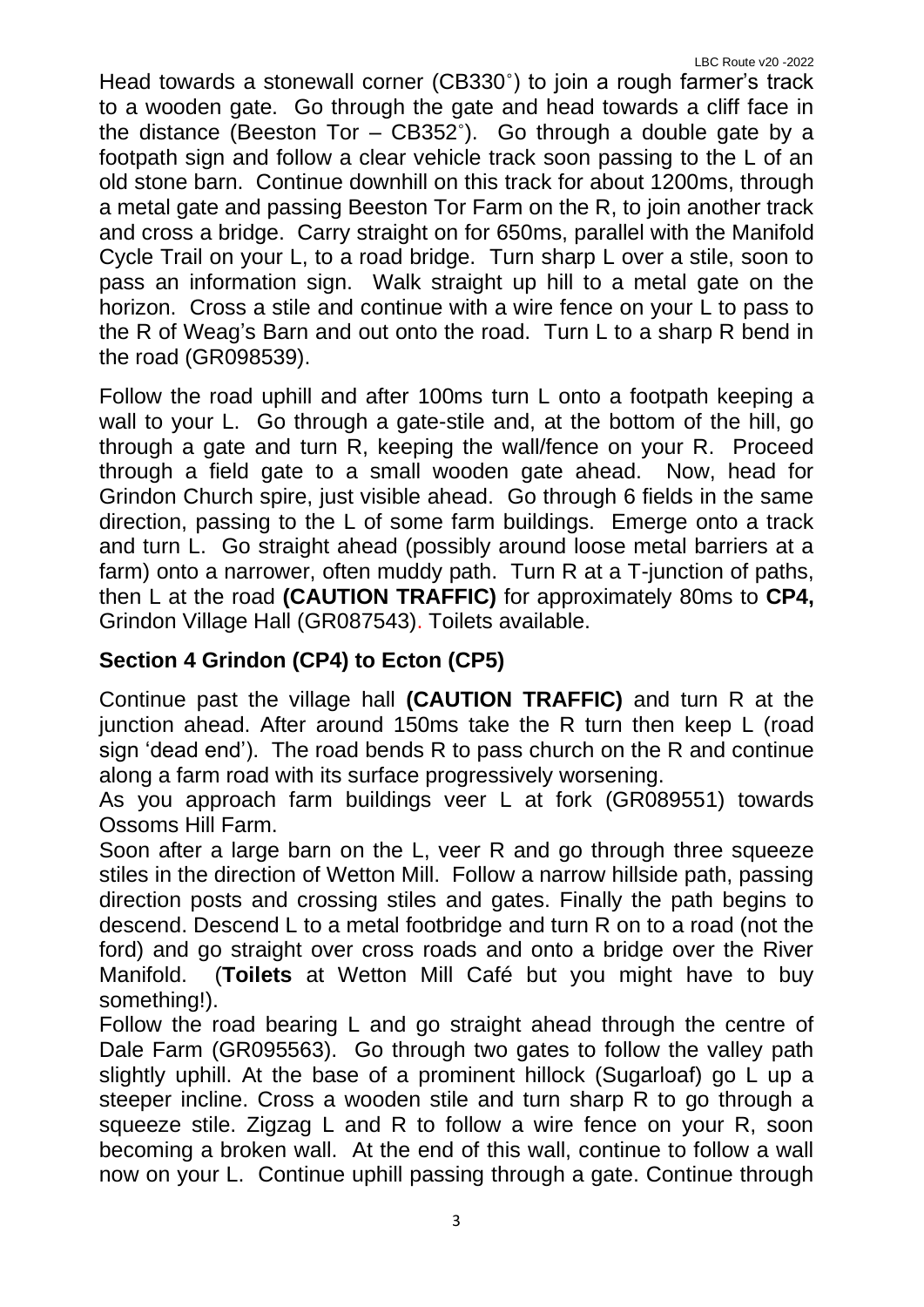another gate and turn L along an access road to Broad Ecton Farm (GR101575).

Just before farm buildings, turn sharp R (CB60˚) onto a marked footpath, through a squeeze stile, keeping a wall to your right and continue uphill to a crossroad of paths. Turn L over a wooden step stile and head directly to the Trig Point on the summit of Ecton Hill (GR100580). Bear R at the Trig Point and go downhill due North. Pass through two stiles and to the R of the barn and then through a gate stile on the L. Turn R and continue downhill with a wall on your R. Keep going downhill to a gate stile by a folly into the hamlet of Ecton. Turn immediately R to **CP5**, (GR097583).

### **Section 5 Ecton (CP5) to Sheen Hill (CP6)**

Follow the access road downhill to a staggered junction then, zigzag to the R across the junction, turning R along the Manifold Trail cycle path. After approx. 1200ms and 100ms before the second bridge turn L over a wooden stile towards farm buildings. (**Toilets** 200ms further along the Manifold Trail). Go to the stile by a metal gate and out on to the road. Turn L **BUT WATCH OUT FOR TRAFFIC!** After 100ms, take the wooden step stile R just by an information sign. Go diagonally L towards marker posts (CB314˚). Then go over a step stile towards farm buildings. **DOGS MAY BE LOOSE IN THE FARM YARD**. Just before the driveway, turn R through a squeeze stile crossing over a small concrete bridge and a second squeeze stile. Keeping to the R of a caravan, go directly through the centre of the farm buildings. Turn R onto a road. After the farm on your L, turn L through a gate stile. Keep the farm fence on your L and cross another gate stile. Continue in the same direction following a faint path slightly downhill towards trees to descend a muddy bank and go through a stile in the corner.

Turn R and after approx. 85ms cross a metal footbridge. Go straight ahead (CB 45˚), BUT STAY AWAY FROM THE EDGE OF THE RIVER BANK BECAUSE THE OVERHANG MAY COLLAPSE UNDER YOU! keeping a fence and hedge on your R to a stone stile in the field corner, then keeping first a fence and then a wall close to your L, go uphill in the same direction to cross a farm track. Go through the small gate attached to the middle of three metal gates and join an enclosed track that brings you out on the road **(CAUTION TRAFFIC)** at Townend (GR107606). Turn R, then L at a cross roads (Pown Street) and walk through Sheen village, passing the pub and church.

At the top of Pown Street, by Manor Farm (GR113616), turn L on a narrow road signposted Brund and Ridge End **(CAUTION TRAFFIC).** Approx.120 ms. Along the road turn R over a stone stile and follow a faint footpath diagonally down across the field in the direction of Sheen Hill on the horizon. Cross 2 stiles, either side of 2 ditches. From there continue uphill (CB 345 $^{\circ}$  then 320 $^{\circ}$ ) through two stiles then, go L up the steep hill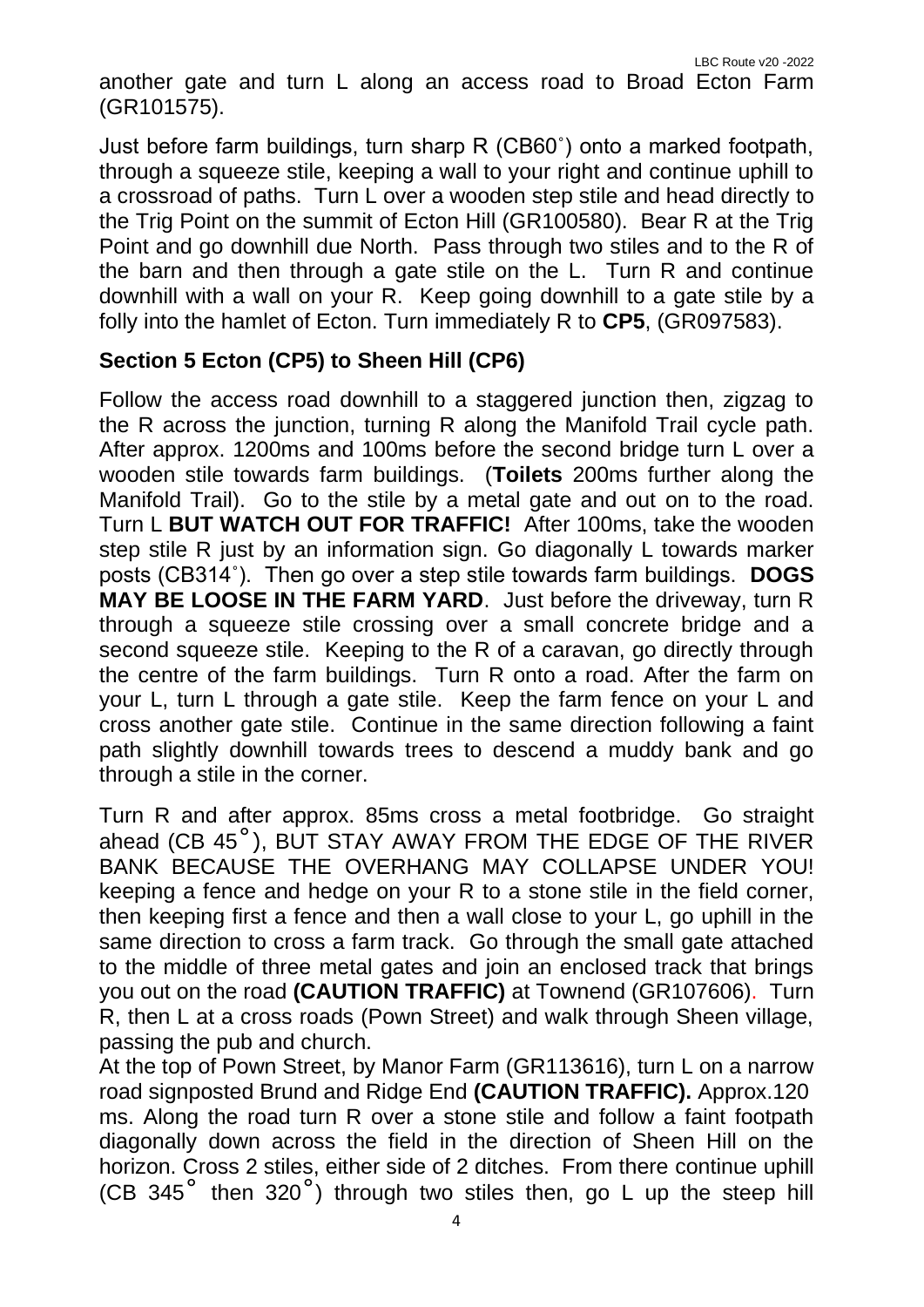towards two vertical wooden posts close together in a wall. Squeeze through the wall between the posts and follow the FP to your L (**Note** - the route goes around Sheen Hill clockwise) keeping a wall on your L.

When another stonewall faces you continue through the wide gap in the wall to pass to the R of a house. Continue down to the driveway and over a cattle grid to turn R onto the road (GR106624). After approx. 700ms you reach a T-junction. Cross the road diagonally to your R to a stile and **Checkpoint 6** (GR112629).

### **Section 6 Sheen Hill (CP6) via unmanned CP7 to Hartington (CP8)**

Continue down the bridleway to Pilsbury passing through a metal gate. At the bottom of the hill go L across a wooden footbridge over the River Dove. From the bridge, follow the track uphill to the houses at Pilsbury (GR117634). Turn L to climb the narrow road around a R-hand hairpin bend. Continue on the road, uphill. 50ms past a sharp L-hand bend cross a wooden step stile on the R sign-posted Hartington and Parsley Hay. Follow the path ahead (CB 94˚) through two fields to **Checkpoint 7**  (un-manned clipping point – GR125634).

### **YOU MUST CLICK AT THIS CHECKPOINT**

Do **NOT** cross the wall but turn R uphill on the footpath to Hartington. Cross the stone stile at the top of the incline and continue ahead bearing slightly R to a pole at the end of a wall. Carry onto some rocky outcrops adjacent to a fingerpost and descend to a stile by a gate. The path crosses the next two fields slightly R, passing through one stile to another. For the next section, follow a grassy and sometimes faint path with several stiles and posts that contour below Carder Low, on your L (GR129626). Eventually there is a rise in the ground to a wall which you follow R to a farm gate (GR130616) above Bank Top Farm.

Go through a metal gate to the farm track and bear L up to another gate. If it is closed you will need to pass by on the R to a gate stile in the wall on the L. Now continue with the wall on your R to a stone step stile also on the R. Cross this and go uphill across the next field to wooden stile just to the L of three trees. CAUTION DELAPIDATED GATE/STILE. Cross this and bear slightly L towards a marker pole. Cross the wall by a stone step stile and onto another stile at the road **(CAUTION TRAFFIC)** into Hartington.

Turn R and keep going downhill, eventually passing the church and onto cross roads in Hartington. Turn R and follow the road bending L to pass Devonshire Arms on left to reach Hartington Farm Shop & Café and